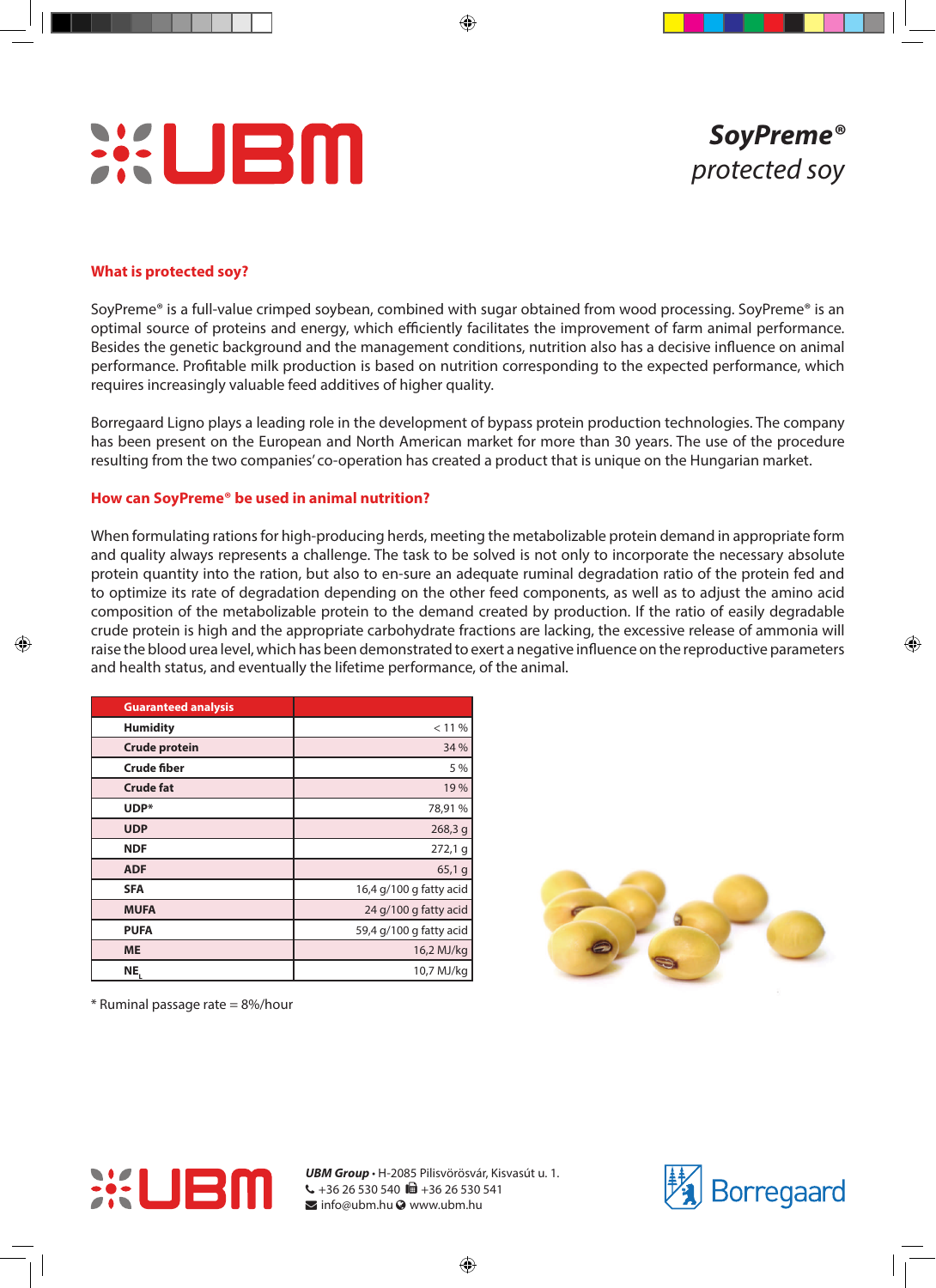

# *SoyPreme® protected soy*

## **How is SoyPreme® produced?**

**SoyPreme® is a rumen-protected full-fat soy product.** Physical comminution of the soybean yields a homogenous starting material of optimum physical structure. The manufacturing process then continues with heat treatment and an additional chemical treatment. The manufacturing process increases the quantity of bypass protein by causing the soy protein to form a chemical bond with the added sugar (xylose) under the effect of heat and pressure. This reaction is known as the Maillard reaction. During this reaction, the reducing sugar binds to the protein; as a consequence, the microbial protease enzymes cannot bind to the protein chain, thus preventing its degradation in the rumen.

### **How does SoyPreme® work?**



**As a result of this procedure, the bypass proportion of protein exceeds 70% of the total amount of crude protein fed.** The fatty acids located inside the soybeans homogeneously comminuted during the manufacturing process are not exposed to the rumen fluid, which allows the unsaturated fatty acids contained in the soy oil to pass through the rumen without becoming saturated, which would otherwise occur. **The crude fat content of soybean can be protected from the ruminal processes that would result in the formation of partially or fully saturated fatty acids. Thus, by the feeding of unsaturated fatty acids we can prevent the negative effects, the most important of which is the depression of milk fat synthesis.**

# **What are the advantages of feeding this product?**

- It increases the level of polyunsaturated fatty acids, thus enabling the uptake of unsaturated fatty acids in a quantity proportionally higher than the recommended daily intake.
- $\checkmark$  The increased concentrations of omega-3 and omega-6 fatty acids allow the production of healthier dairy products. Butter taken directly out of the refrigerator spreads more easily.
- $\checkmark$  As a result of feeding SoyPreme®, the level of polyunsaturated fatty acids increases in other animal products as well.
- $\checkmark$  SoyPreme® increases the energy density of the ration by improving the digestibility of crude fat.



*UBM Group* • H-2085 Pilisvörösvár, Kisvasút u. 1.  $\leftarrow$  +36 26 530 540 **m** +36 26 530 541  $\blacktriangleright$  info@ubm.hu  $\odot$  www.ubm.hu

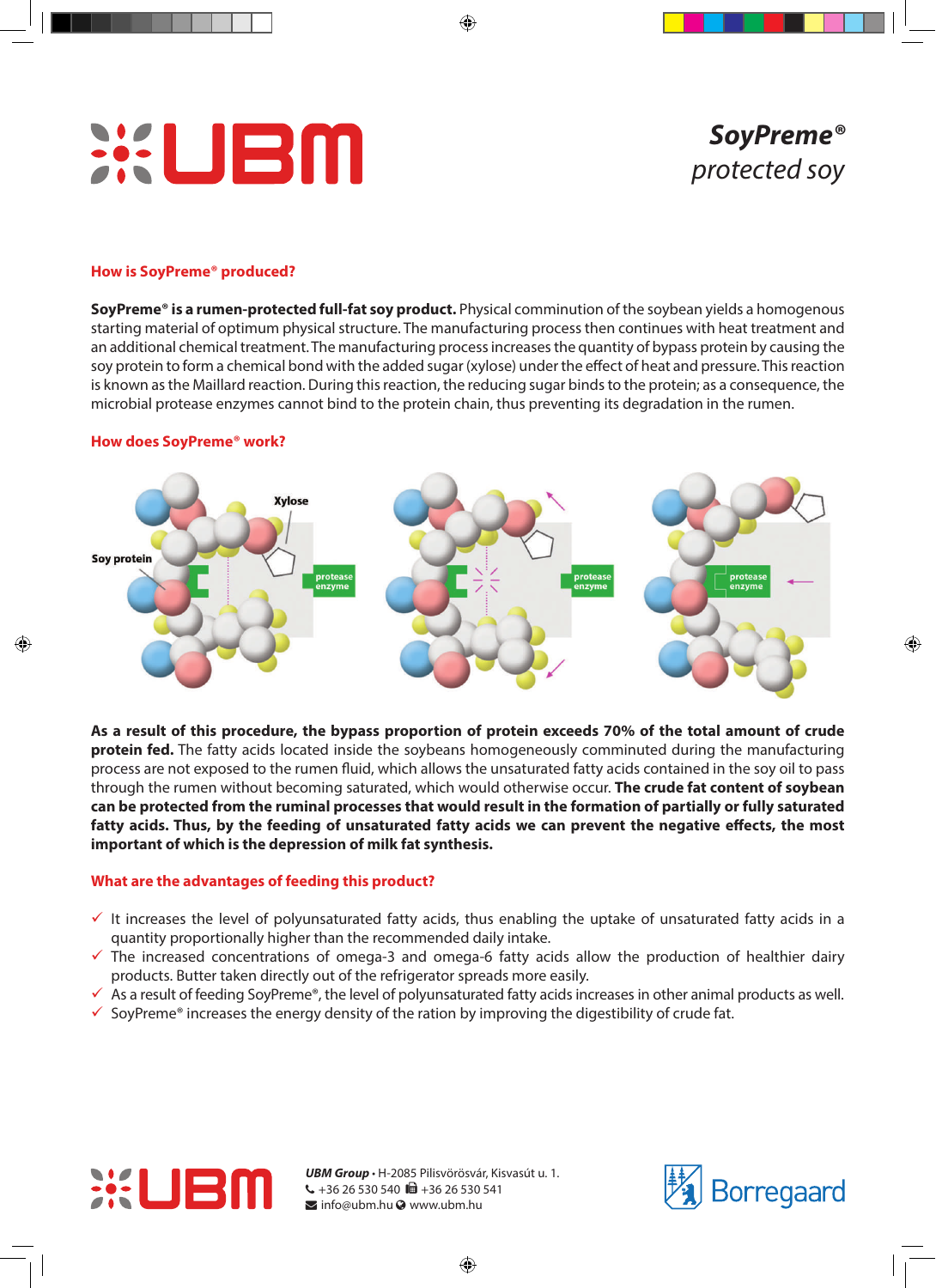# **WEM**

# **What are the strengths of the product?**

- $\checkmark$  It provides a cost-efficient means for optimizing protein and energy intake.
- **It is an ideal feed supplement for both high-producing dairy cows and beef cattle.**
- $\checkmark$  It is manufactured by a safe production technology.
- $\checkmark$  SoyPreme® is rich in essential amino acids.
- **It provides excellent lysine supplementation.**
- $\checkmark$  It is a GMO-free source of protein.
- $\checkmark$  The SoyPreme® supplement can be an efficient tool for decreasing the nitrogen emission of dairy farms (protected protein instead of crude protein), **thus protecting the environment and increasing productivity.**

# **What makes SoyPreme® unique as a protected protein and fat source?**

SoyPreme® is unique on the Hungarian market, as so far products of similar nature have been available for animals only from import or manufacture using starting materials purchased abroad. The use of soybean cultivated in Hungary as a starting material makes it possible to formulate a GMO-free ration, which adds further value to animal products made in Hungary.

Owing to the special manufacturing methodology, the bypass value of the fat and protein fractions of full-fat soy can be increased by more than 50% while its digestibility does not change.

# **When incorporated into the ration, SoyPreme® provides a protected protein and protected fat source as a single component. It contains limiting amino acids and essential fatty acids meeting the special requirements of high-producing dairy cows. This makes the use of the product highly cost effective.**

Up to now, supplementing ruminant diets with polyunsaturated fatty acids (PUFA) has represented a serious challenge. These fatty acids are widely known to possess numerous beneficial effects from the point of view of human physiology and production efficiency. However, great attention should be paid to the behaviour of products containing such fatty acids in the rumen; namely, if they are not sufficiently protected, they can pose a hazard for multiple reasons:

- $\checkmark$  They are toxic to the rumen microorganisms already in very low concentrations, reducing their growth.
- $\checkmark$  They lower the digestibility of NDF and thereby decrease the dry matter intake of ani-mals and acetate production in the rumen.
- $\checkmark$  Their double bonds become saturated, resulting in the formation of trans- and saturated fatty acids of unfavourable physiological effect, which pass through the rumen and become absorbed from the small intestine.

**Thanks to the appropriate particle size of SoyPreme® as well as to the protein matrix formed during the special 'temperature–pressure–added pentose' procedure, it has become possible to provide ruminants with the entire fatty acid profile of full-fat soy in a rumen-protected form.**